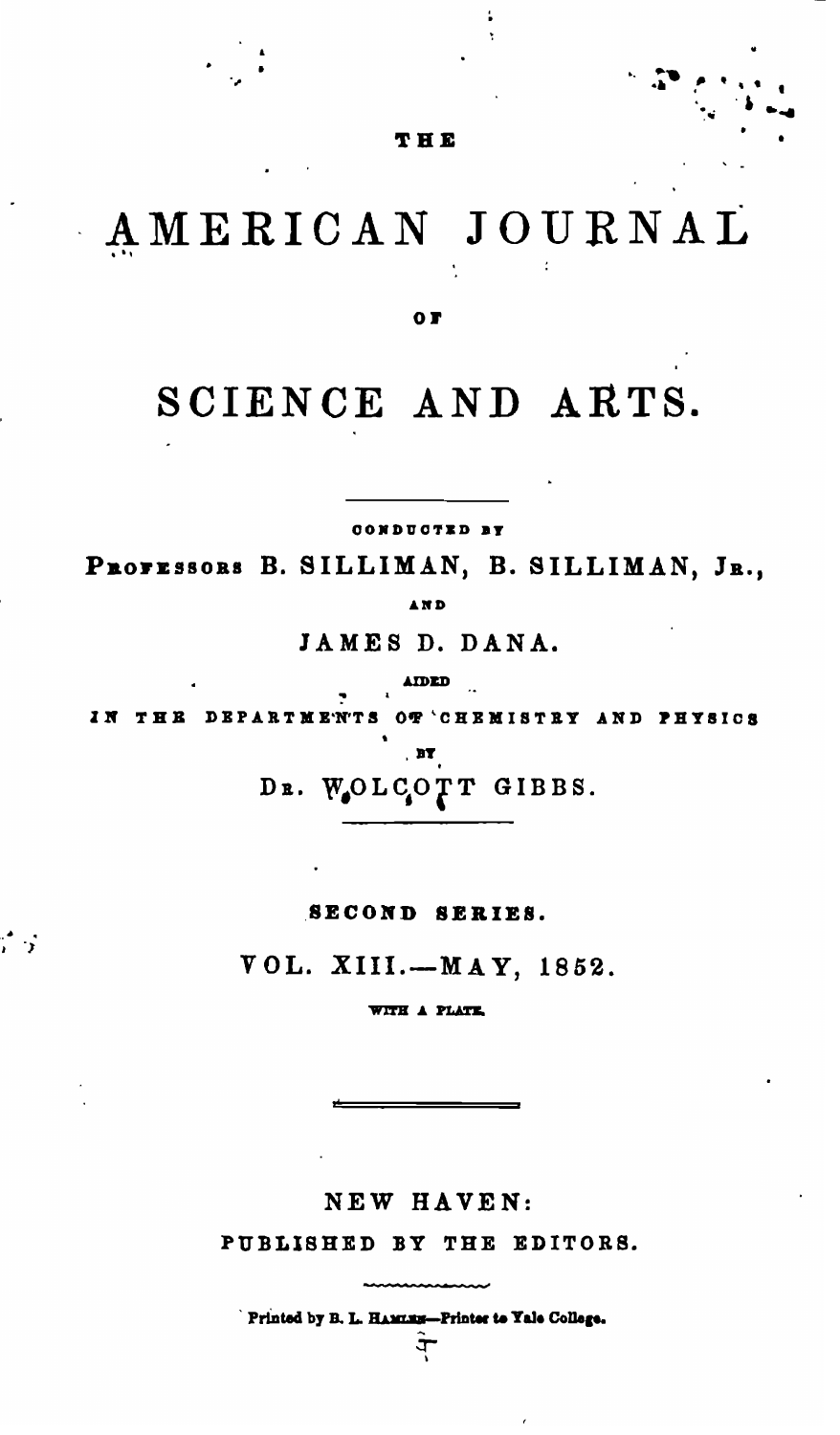ses and coatings with botryoidal surfaces which are drusy or covered with imperfectly formed crystals. Most of the forms observed indicate the formation of the masses by gradual accretion and not as the result of percolation of fused material. But some of the specimens annear to have been so far fused as to flow down through crevices in the furnaces. Some of these are hollow tubes of compact vitreous oxyd two inches in diameter, and four to eight inches in length, the inside being studded with small crystals. These masses were tuken from a flue under the retort in which the mixture of ore and coal is heated; a considerable quantity of fused ore had flowed down into this flue through cracks and fissures, and the oxyd was found investing portions of the surface of this ferruginous slag, which gave it the appearance of having been fused, although it was undoubtedly formed from the zinc vapor issuing from the slag. The tubular masses of oxyd which seemed to have flowed down, may have lined cylindrical cavities in the slag, the specimens having been removed before I saw them; I am unable to affirm positively upon this point, but that such was the case is indicated by other specimens.

It will be observed that in all the cases of occurrence above cited, zine vapor was slowly cooling under circumstances which prevented the presence of oxygen in large quantity, indicating that the crystals were formed by the slow oxydation of zinc vapor and not from dissolved or fused oxyd.

The blowpipe reactions with the the purest and cleanest crystals are all those of pure oxyd of zinc. The crystals I have under examination, and I reserve for another occasion an account of their forms and angles.

Works of New Jersey Zinc Co., Newark, March, 1852.

3. On Carrollits, a new Cobalt Mineral; by WM. L. FABER, Metallurgist and Mining Engineer, (communicated for this Journal by Prof. JAMES C. BOOTH.)<sup>\*</sup>-Having received through Prof. Booth a cobalt ore from Finksburg, Carroll Co., Maryland, which seems to differ essentially from any known mineral, I subjected it to a careful examination, the results of which are given below. It occurs in a vein of copper pyrites, and is accompanied by erubescite, a few points of which exhibited the regular octahedron.

Although crystalline and homogeneous, no distinct crystals were observed; and the apparent rhombic cleavage was too indistinct to allow of a definite determination. The hardness is 5.5; specific gravity  $\equiv$  4.58. Lustre metallic, tarnished in some pieces, probably from the presence of magnetic pyrites. Color tin-white, inclining to steel-gray. Streak iron-black. Fracture uneven; sub-conchoidal in small fragments. Brittle.

Before the blowpipe on charcoal it emits a strong odor of sulphurous acid (and arsenic), intumesces, and melts to a white, brittle and magnetic globule. With borax, soda and microsmic salt it shows the usual reactions of cobalt and copper.

<sup>\*</sup> This communication was received at too late an hour to be inserted as an article.